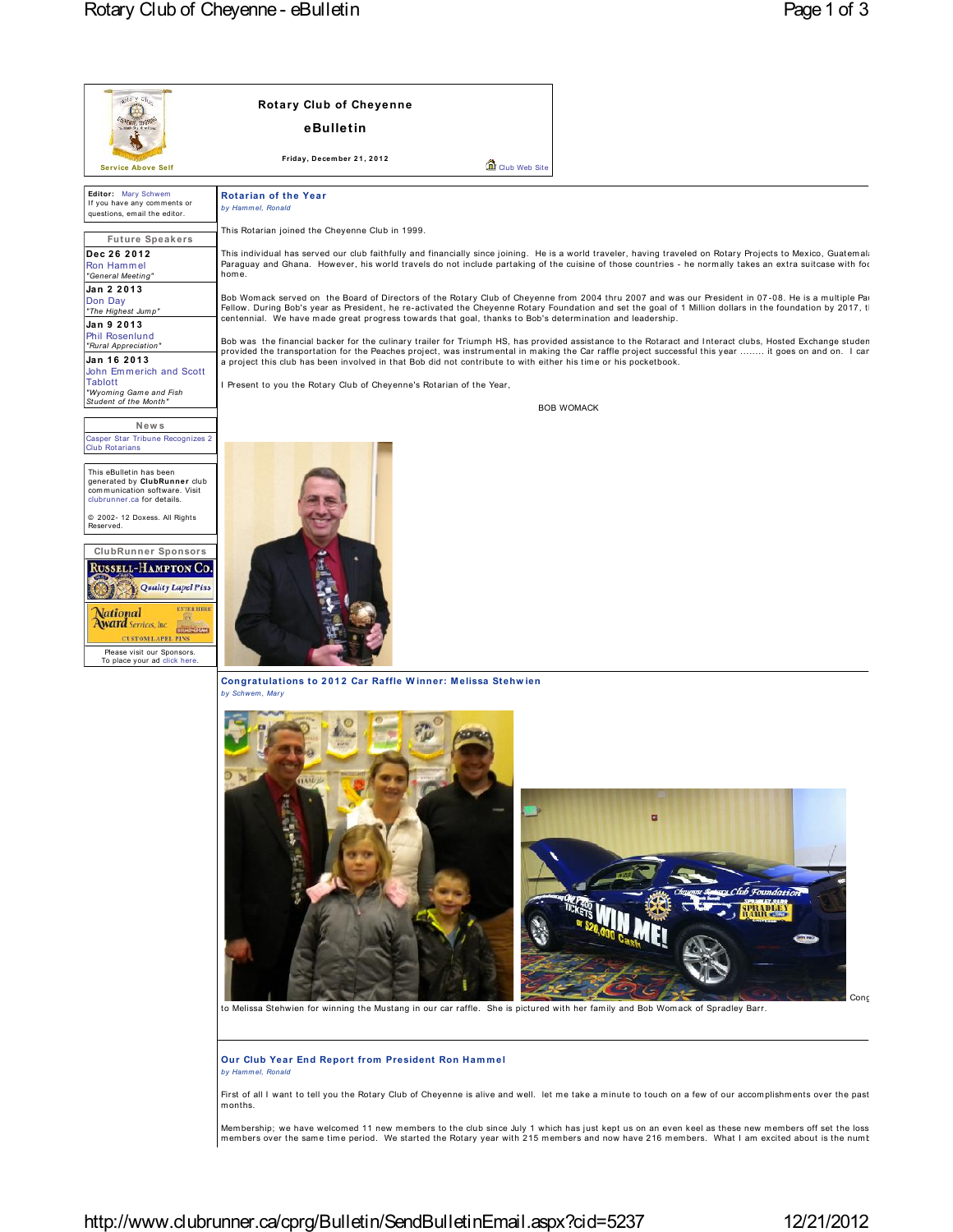young members we have welcomed. Our club cannot continue without an infusion of these younger members. I am pleased that the Rotary Club of Cr<br>has welcomed this new cadre of youth and they will be the core strength that

young members we have welcomed. Our club cannot continue without an infusion of these younger members. I am pleased that the Rotary Club of Chasemetrom what welcomed this new cadre of youth and they will be the core streng young members we have welcomed. Our club cannot continue without an infusion of these younger members. I am pleased that the Rotary Club of Cr<br>has welcomed this new cadre of youth and they will be the core strength that wi We recently surveyed our club membership asking members to comment on their experience as a member of our club. 48 members responded to the stam happy to report that the general response was good. All respondents feel welc

year. We are also working diligently with the staff of the HI to make sure our AV works each and every meeting. Our invocation has changed to an Insp<br>message to insure we are fair to all concerned. Most respondents felt we We installed a series of 3 bronze plaques in the concrete leading to the playground with the Rotary Wheel, the 4-way test and "Cheyenne Rotary Club - I<br>Cheyenne's future". Our club, with matching grants from the Rotary Dis

Cheyenne's future". Our club, with matching grants from the Rotary District, provided \$36,000 towards completion of the playground. As a Cheyenne F<br>am PROUD of what our club did to enhance the new B & G club facility.<br>Our Our fundraisers have been successful so far this year, the sales of peaches netted \$5,000 for the club. It appears that our Raffle to raise money for the '<br>committee for their international humanitarian projects was also v

committee for their international humanitarian projects was also very successful, all 400 tickets were sold. This will provide \$15,000 to the WCS commi<br>\$5,000 to the Cheyenne Rotary Foundation - Great Job!<br>Rotary continues Rotary continues to fight polio with only 3 countries remaining Polio endemic, Nigeria, Pakistan and Afghanistan. Our Polio Plus committee with the secc<br>"Casual for a Cause" campaign raised \$4,000 for Polio eradication fro

Several Rotarians collected over 1000 pieces of cleaning and personal items weighing over 250# and shipped them to a Rotary Club in Pennsylvania whe<br>were distributed to needy Hurricane Sandy Survivors.<br>We continue to suppo We enjoy Julia from Germany as our current visiting exchange student and lament the departure of Rodrigo back home because of his leg injury. The Ce<br>Interact club picked up the I-80 stretch between College and Central and

None of these things would have happened without the dedication and commitment of the Board, Committee Chairs and all the involved Rotarians in our

**New Mem ber Proposals**

*Dirk Miller, Assistant Chief of Fisheries, Wyoming Game and Fish, sponsored by Anne Miller.* 

**Have You Considered a Recurring Gift to the Rotary Foundation?**

Have You Considered a Recurring Gift to the Rotary Foundation?<br>by Schwem, Mary<br>One of the ways we can give to the Rotary Foundation is through recurring giving. Registration is easy. You choose the amount and it can be aut you did.

**Please Report Make - Up Meetings on the Back of the Attendance Card**

*by Moore, Teresa S.*

y Hease Report Make-Up Meetings on the Back of the Attendance Card<br>by Moore, Teresa S.<br>If you attend another Club's meeting, a committee meeting or participate in any club sponsored activity, please be sure to note it on t

card. You just need the activity, your name and the date. By doing the state of the activity, your name and the date.<br>**2012-13 Club Directors and Committee Chairs**<br>by Schwem, Mary **2012-13 Club Directors and Committee Chairs** 

| Club Service/ Meetings - Sabrina Lane | Club Service/ Public Relations - Kim Withers          |
|---------------------------------------|-------------------------------------------------------|
| Programs - Brittany Ashby             | National Honor Society Insert - Amanda Esch           |
| Inspiration - Janet Lewis             | Media/ Photographer - Katharine Kunz-Wilkinson        |
| Music- Sylvia Hackl                   | Website - Mary Schwem                                 |
| Valentine's Day Lunch - Darcee Snider | COG - Mary Schwem                                     |
| Historian - Dave Foreman              | Club Directory - Tim Ellis, Mick Finnegan, Ed Wallace |
| Banners - Jeannie Martinez            | We Care - Mary Carroll                                |
| By-Laws - Scott Meier                 | Facebook - Brittany Ashby                             |
|                                       | Radio & Print PSA's - David Bush                      |
|                                       | Television PSA's - Lee Wagner                         |
| Club Service/ Activities - Randy Ford | New Generations/ RYLA - Chris Church                  |